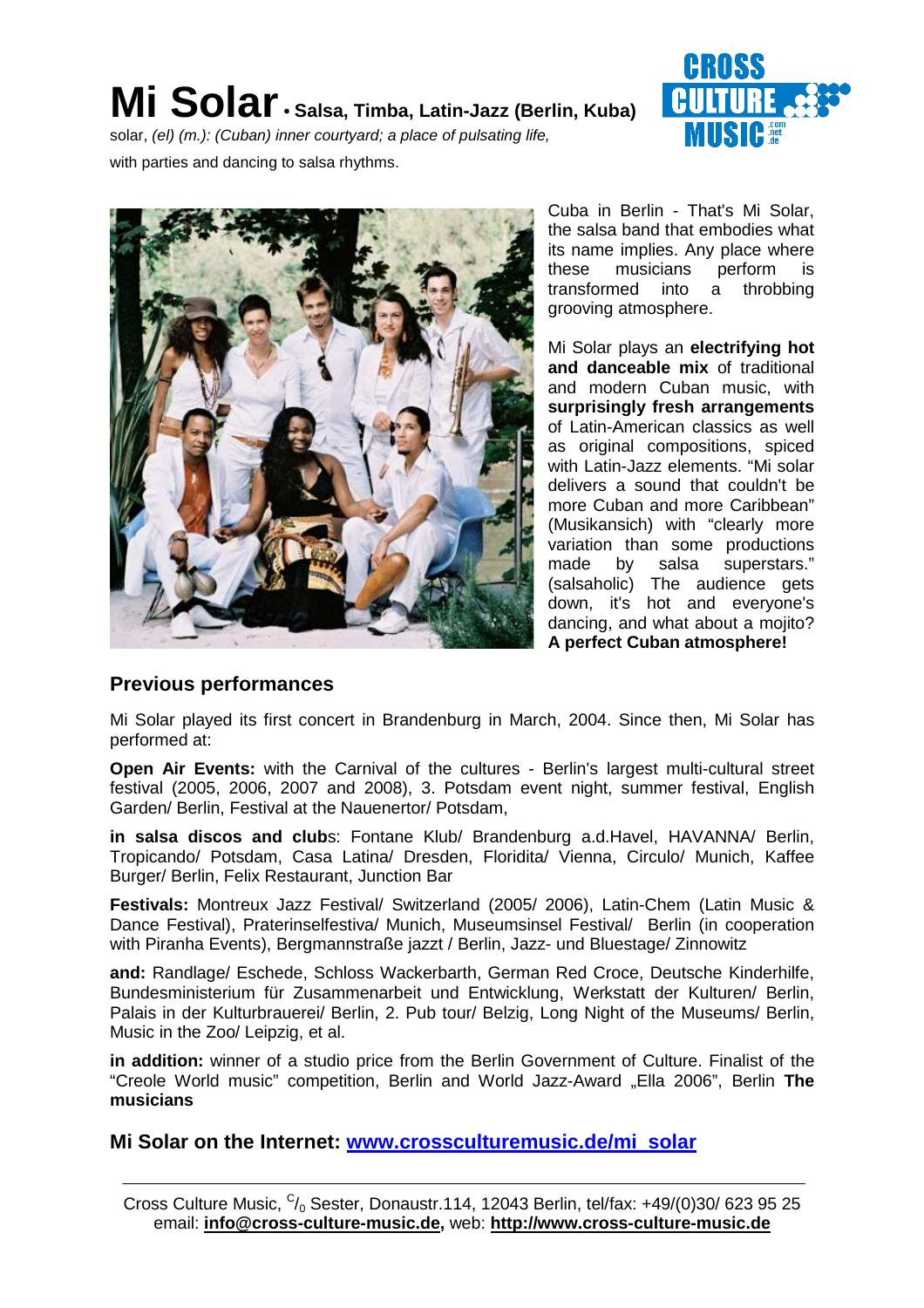

with parties and dancing to salsa rhythms.

#### **Musicians biographies**

**Mayelis Guyat (lead vocals, composition)** – A small "Guantanamera" sat in front of the radio and sang along with all the songs; she dreamed of appearing onstage herself. Her mother insisted on a university degree in English. In 1995 Mayelis turned her dream into a reality when she toured with a band through Cuba and appeared with renowned salseros in the longest son in the world (Guinness). In her chosen city of Havana she became the front singer for the well-known **Cotó y su Eco del Caribe** in 2000. Later Mayelis enjoyed great success in Berlin's halls singing with **Musical Paradise Road**. Today a resident of Berlin, she follows in the footsteps of her role models Celia Cruz, Isaac Delgado, Gilberto Santa Rosa - and like them, she infects



audiences with this mix of zest for living and joy. Her university diploma is hanging on the wall in Guantánamo.

**Jotham Bleiberg (trumpet, composition, vocals),** was only five years old, when he started



to play the trumpet. In 2000 he received his High School Diploma at the School of the Arts in San Francisco/USA. Then, with a scholarship, he studied classical trumpet at the San Francisco State University. During his studies, he made first experiences in Latin-American music playing with local salsa-bands. After living four years in the USA, he finished his classical studies at the **University of Arts in Berlin** in 2005. Since 2002, Jotham Bleiberg studies at the Jazz Institute Berlin and receives lessons from Gerard Presencer, Jiggs Wigham, and others. Jotham teaches trumpet at the Schlot Musikschule in Berlin. Current projects: **La Mula, Orquesta Caché, BTO, Blackmail-Berlin, Kompass Big Band**.

**Linnett Carrillo (piano),** our "Cubanita", born in Havanna in 1980, has been a band member

since October, 2005. At the age of 7, L. began an 8-year program in classical piano studies at the A. G. Caturia Music School. Later, she completed her degree in orchestra, solo, piano accompaniment and pedagogy at the Amando Roldan School of Music. She has participated and won prizes in piano competitions for creativity and composition. In 2001 she was invited by the Berkley School of Music (USA). Linnett has worked with **Duo Son Cubanos**, **Las Chicas des sol**, **Karina y su Chicale**, **Conjunto Folklorico J.J.** and the **musical Lady Salsa**. She also teaches at music schools. In Europe she has performed in France, Italy and in Germany with Linie Neun in Darmstadt and in A-Trane, Quasimodo and Unique Music Lounge in Berlin.

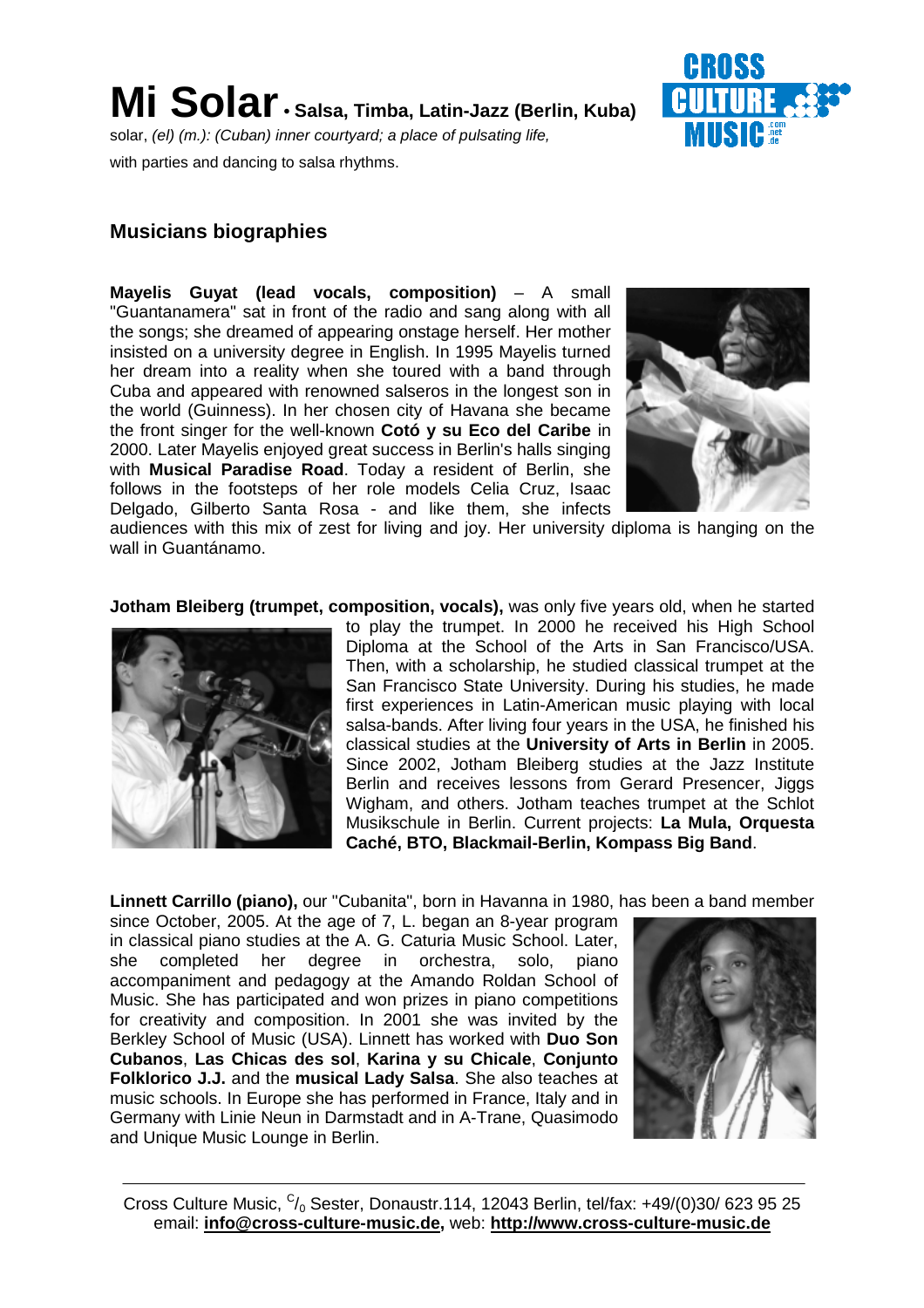

solar, (el) (m.): (Cuban) inner courtyard; a place of pulsating life, with parties and dancing to salsa rhythms.



### **Musicians biographies II**

**Maike Scheel (bass, composition).** In the early 1990s she played in various pop and funk bands and was a co-founder of the women's funk band **ZEST**. Engagements in jazz and

world music formations followed. During her study at the **Hanns Eisler Academy of Music** in Berlin and the Bass Collective/New York she discovered her enthusiasm for salsa music – even before the Buena Vista Social Club boom. In 2002 she appeared as a guest at the International Jazz Festival in Havana with the salsa band **Clarissa y las Diablitas**. She took advantage of her stay in Cuba to supplement her musical studies on-site. Back in Berlin, Mi Solar was formed, the project that is currently close to her heart and with which she is making her dream of playing her own compositions and arrangements a reality.



**Gabriele Kostas (percussion, congas, composition)** – Since completing her studies in philosophy, history and art history, Gabriele Kostas has worked as a freelance percussionist.



As well as appearing with musicians from a wide variety of stylistic directions, she also presents solo percussion concerts. She collaborates with actors, dancers, visual artists and filmmakers. Her own compositions have been released on the CDs "Herzschlag" and "Stein Klang." In addition to her performing activity, she teaches or has taught as director at the **Accademia Bergamo Musica** in Italy, as **lecturer at the State Music Academy** in Berlin and the **Study Group on School Music**, as head of the percussion department at the **School of Music** in Berlin, as workshop author for the magazine **"drums & percussion"** and as guest professor for sound installations at the **University/Academy of Art** in Kassel.

**Philipp Bombste Kullen (drums, timbales),** born in Berlin in 1979, began to take percussion lessons with Tom Holm at the age of six. At twelve he was playing in school ensembles and shortly thereafter in rock bands. He acquired specialized knowledge of Latin-American percussion in Cuba, where he studied with various musicians and played Afro-Cuban percussion with the band **La Tendencia**.

He studied congas with **Jorge Delgado** in New York and learned the combination of different instruments and rhythms – multipercussion - in Berlin with Daniel "Topo" Gioia. Philipp Kullen currently plays with **Keith Tynes**, **Ray Blue**, **Fanfara Kalashnikov**, **Malanga**, **Derya Takkali** and **Telmo Pires**.

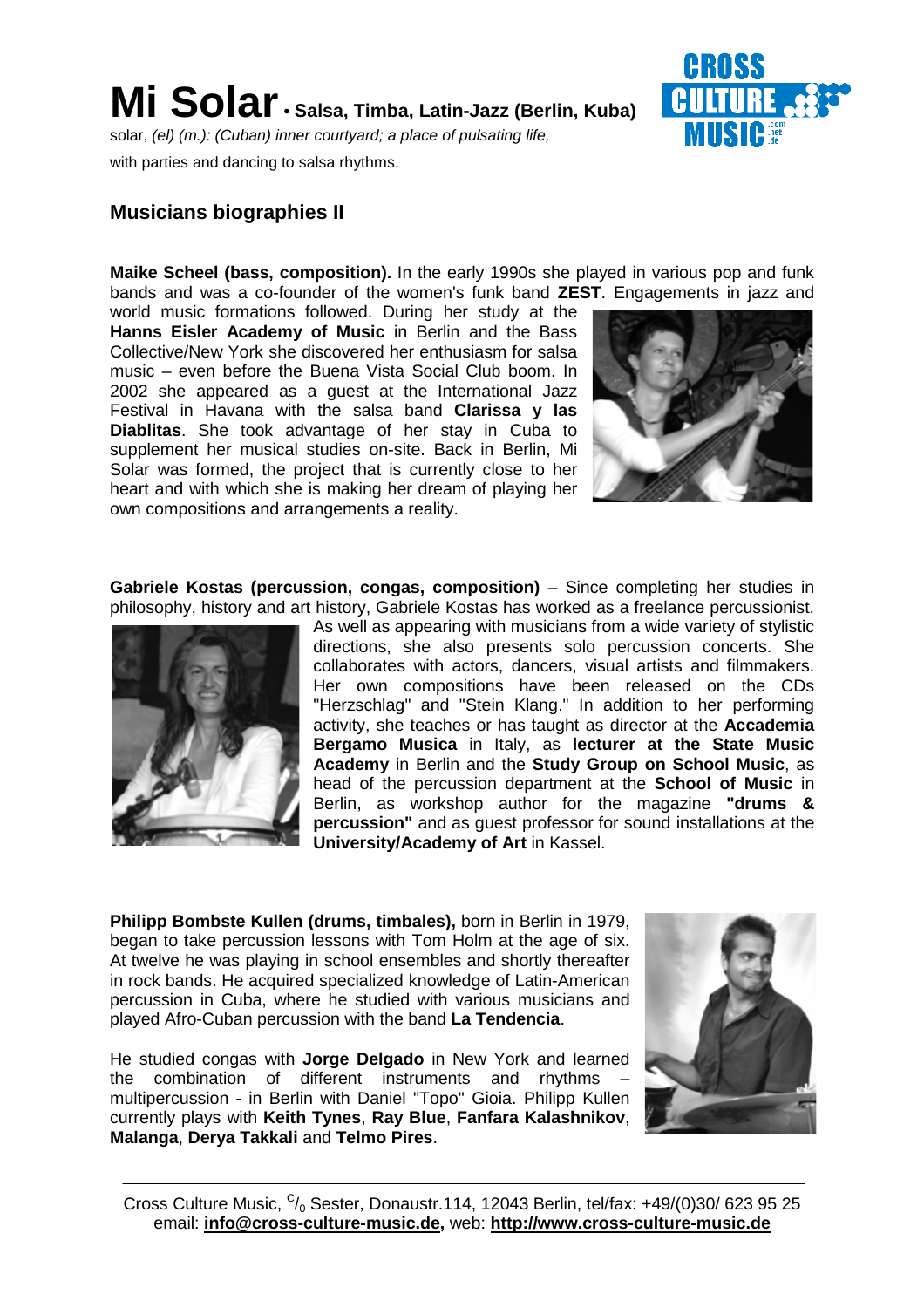

solar, (el) (m.): (Cuban) inner courtyard; a place of pulsating life, with parties and dancing to salsa rhythms.

## **Musicians biographies III**

**Miguel Lagos (percussion, vocals).** Born in Berlin of Chilean heritage. At the age of 8 he

started playing the drums, taking lessons from different teachers. At 19, he switched to Randy Black at the Drumfactory in Berlin. In the beginning of his musical career he focused on Rock- Pop- Sambaand Soul-music, which later extended to Speedpunk, Deathmetal, Reggae and Funk.

Since 2004 he has been active in the latin scene where he moves like a fish in water. Independently minded, he plays a large variety of repertoire. He also performs as a background singer and Guiro player with **Malanga**. He has worked with: **Ricardo Moreno**, **La Mula**, **Chico Trujillo**, **Atztekanayas**, **Surifico**, **Enrico Perez**, **Projecto Brutal** and **Los Bomberos de Monte Cruz**.



**Damian Blanco (vocals),** from Havanna, found his musical roots at the age of 5 in his grandmother's courtyard where he learned to sing and play the guitar. He likes to experiment with dance, voice and percussion. Most important is the musical freedom to explore is voice. In various styles like: Son, Cha Cha, Salsa, Timba, Mambo, Bolero and Hip Hop where he



feels at home musically.

Damian lives in Berlin since 2000 and performs frequently as a back-up singer in Latin bands such as: **La Familia**, **Malanga**, **Ricardo Moreno & Latin Explosion**, **Sonido Tres** and **Adonis y Soneros de Hoy**. He is a permanent member of Mi Solar and has performed as soloist at the 1st Festival del Bolero in February, 2006.

When asked where in Berlin he finds his inspiration Damian answers: "In the street, multi-cultural events, parties, jam sessions - like in grandma's courtyard."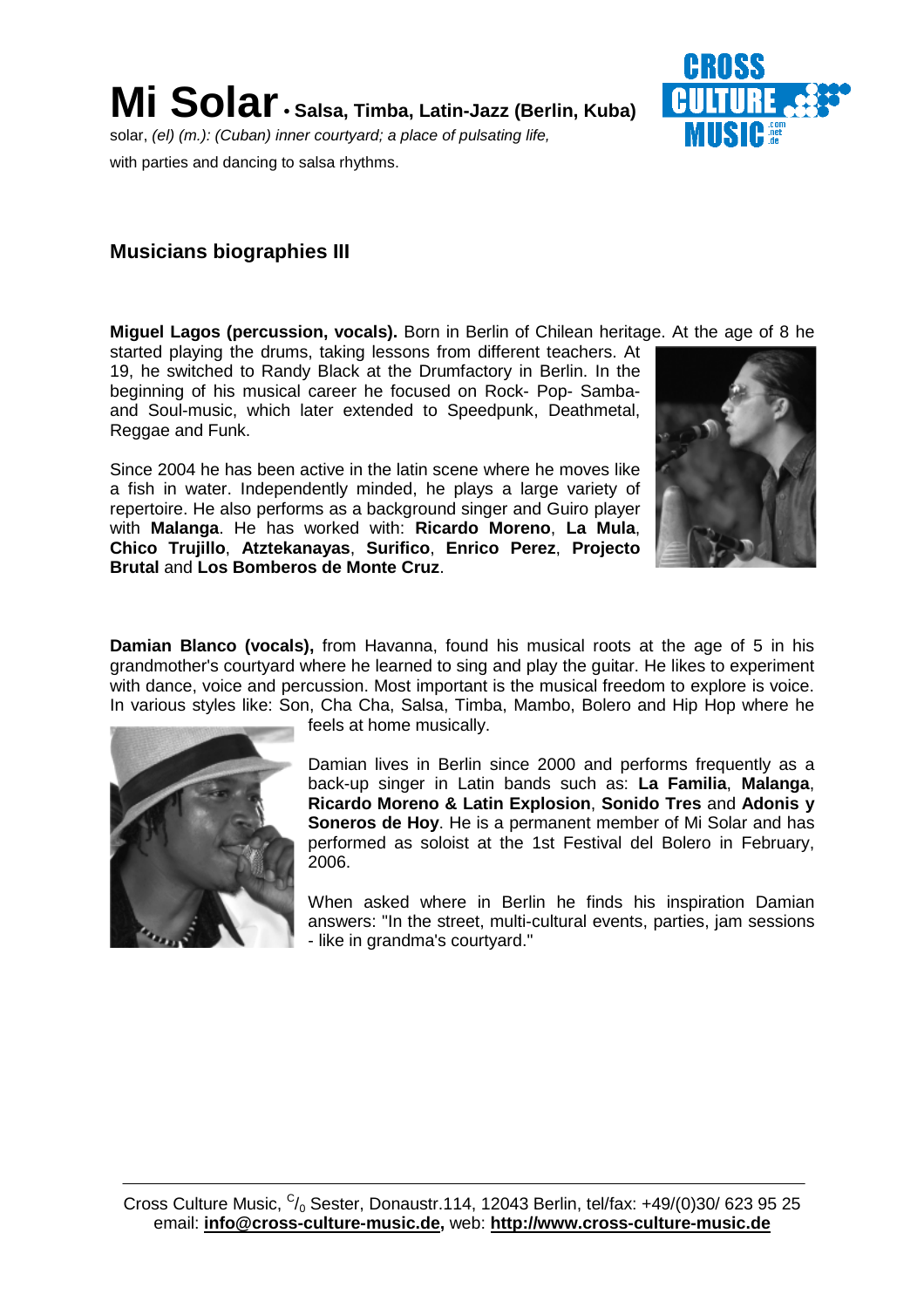**Mi Solar• Salsa, Timba, Latin-Jazz (Berlin, Kuba)** solar, (el) (m.): (Cuban) inner courtyard; a place of pulsating life, with parties and dancing to salsa rhythms.



## **Discography**

**"Amistad"** Skycap records (distribution: Roughtrade) march 2008

### **Excerpts from CD reviews**

"Already when listening for the first time the musicians with Cuban singer Mayelis Guyat trigger memories of Santiago's old glory. Rich trumpet sounds set the tone for the hottest of all rhythms; outstanding percussion and especially the impressive voice of Mayelis complement each other perfectly. […] From the opening "Dile A Catalina" to "La Isla" and "Profundo" to "Lágrimas Negras," **Mi Solar is surprising and thrilling**, as much with its original compositions overflowing with a zest for life as with fresh arrangements of classical Latin American pieces. Mi Solar doesn't leave you any choice: It is all too tempting to get infected with the feel of the Caribbean. (blue rhythm/jazzthing, March 2008)

"Throbbing congas, powerful piano chords, some razor-sharp horn phrases and things really get cooking! Mayelis Guyat has a voice that doesn't let you walk away. Mi Solar's salsa is simply where it's at, with imaginative melodies, jazzy solos, wonderfully precise yet forceful percussion breaks. The only thing this band can't do is hit the brakes. Even if a song starts out as a soulful ballad, within two minutes they've had enough of being sentimental and hit the gas. Such a **packed, authentic sound** comes right out of the Caribbean - that's what you think, but the palm trees on the cover are standing next to Berlin's Reichstag dome." (Westfälischer Anzeiger, 26 March 2008)

"It is not very easy to assign Mi Solar's songs to a clear-cut category. "Señora" develops from a romantic salsa, with passages that might prove hard for some novice dancers to stay in step, to a rousing timba, in which it is pretty hard to lose the beat. "La Isla" starts out as a guaguancó rhythm, fading into a danceable salsa, and returning at the end for another delightful forty seconds of the Afro-Cuban guaguancó. But my absolute favorite on this CD is "Profundo". At first a languishing bolero with a stunning vocal performance by Mayelis Guyat, the song changes midway into a lively salsa. […] **This band needn't be afraid of being compared to the big ones of the business** – and the seven original compositions on this cd offer **clearly more variation than some productions made by salsa superstars.**" (salsaholic, March 2008)